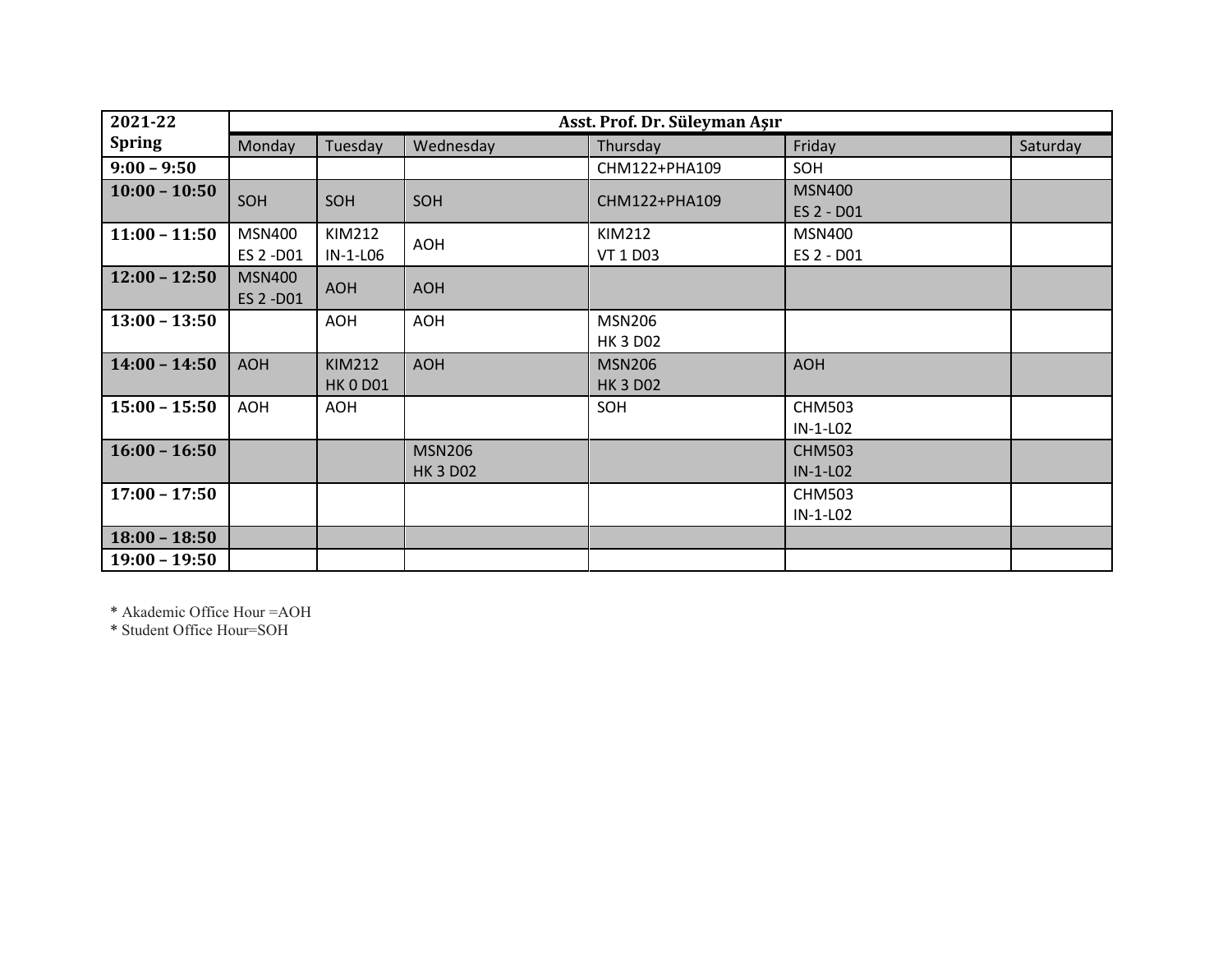| 2021-22<br><b>Spring</b> | <b>Filiz ALSHANABLEH</b>         |                        |                      |                        |                        |  |  |
|--------------------------|----------------------------------|------------------------|----------------------|------------------------|------------------------|--|--|
|                          | Monday                           | Tuesday                | Wednesday            | <b>Thursdav</b>        | Friday                 |  |  |
| $9:00 - 9:50$            | Online<br><b>MSN308</b>          |                        | KIM101 VT 1-D05      | <b>MSN302 ES 2-D08</b> |                        |  |  |
| $10:00 - 10:50$          | Online<br><b>MSN308</b>          | <b>SOH</b>             | KIM101 VT 1-D05      | <b>MSN302 ES 2-D08</b> | <b>CHM102 VT 1-D04</b> |  |  |
| $11:00 - 11:50$          | <b>SOH</b>                       | KIM101 VT 2-D01        | <b>MSN459 Office</b> | <b>SOH</b>             | CHM102 VT 1-D04        |  |  |
| $12:00 - 12:50$          | KIM102 VT 5-D01                  | KIM101 VT 2-D01        | <b>MSN459 Office</b> | <b>CHM102 TP 3-D01</b> | <b>SOH</b>             |  |  |
| $13:00 - 13:50$          | <b>ES 2-D01</b><br><b>MSN459</b> | <b>MSN302 ES 2-D08</b> | <b>SOH</b>           | <b>AOH</b>             | KIM102 VT 2-D02        |  |  |
| $14:00 - 14:50$          | <b>AOH</b>                       | <b>AOH</b>             | <b>AOH</b>           | <b>AOH</b>             | KIM102 VT 2-D02        |  |  |
| $15:00 - 15:50$          | <b>AOH</b>                       | <b>AOH</b>             | <b>AOH</b>           | <b>AOH</b>             |                        |  |  |
| $16:00 - 16:50$          |                                  | <b>AOH</b>             |                      |                        |                        |  |  |

\* Akademic Office Hour =AOH

\* Student Office Hour=SOH